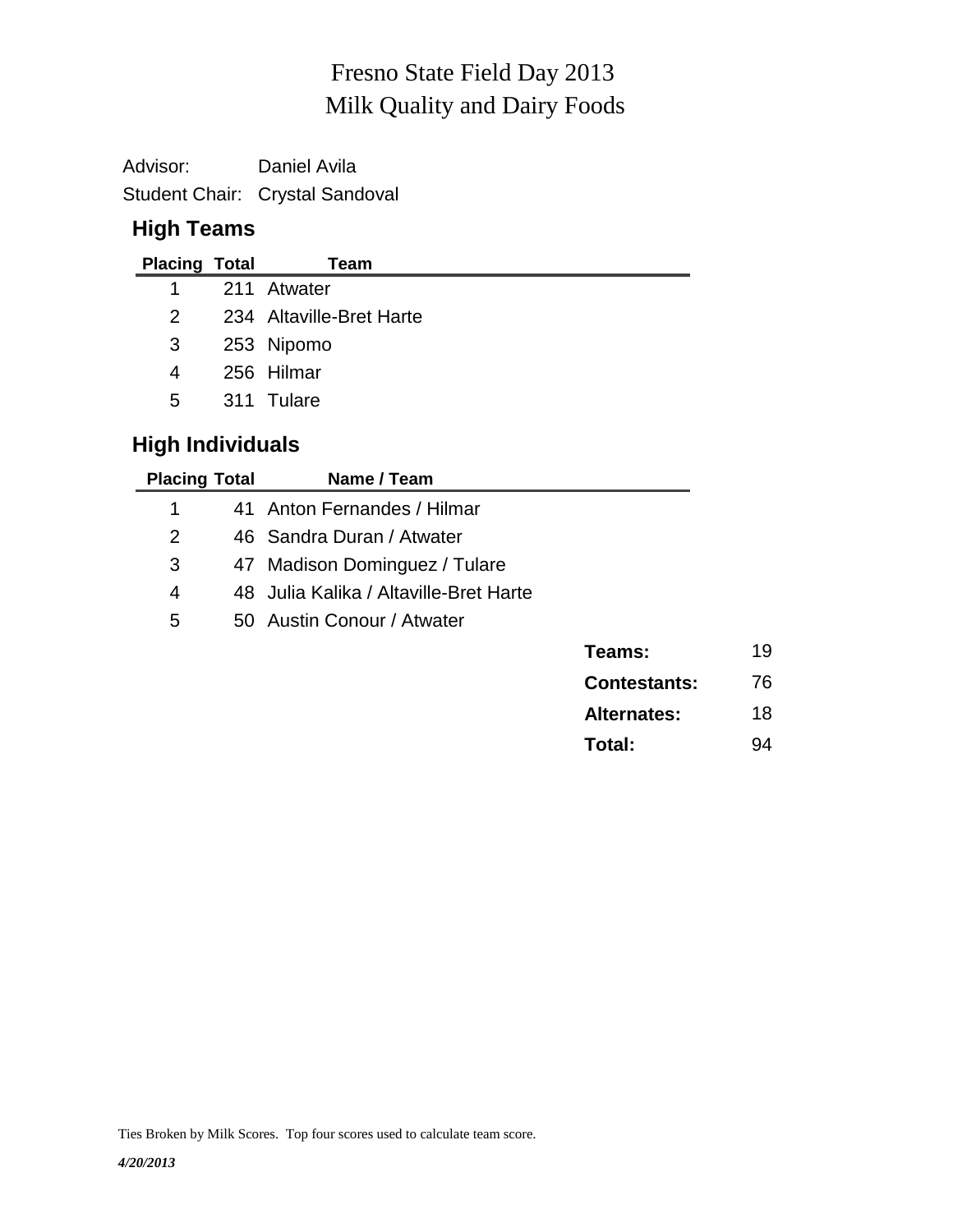|                                  |                  |        |        |        | <b>Individual Results</b> |                     |                     |                  |                  |               |                         |
|----------------------------------|------------------|--------|--------|--------|---------------------------|---------------------|---------------------|------------------|------------------|---------------|-------------------------|
|                                  | Milk A           | Milk B | Milk C | Milk D | Cheese ID                 | Real /<br>Imitation | Milk Fat<br>Content | Test             | Tie              | Total         | Place                   |
| <b>Altaville-Bret Harte</b>      |                  |        |        |        |                           |                     |                     |                  |                  | 234           | $\overline{2}$          |
| <b>Alison Ramsey</b>             | 5                | 15     | 16     | 18     | 4                         | 0                   | 6                   | $\mathbf 0$      | 5                | 64 *          | 14                      |
| Amanda Hernandez                 | 9                | 10     | 10     | 18     | $\,6$                     | 6                   | $\,6$               | $\pmb{0}$        | 9                | 65* 15        |                         |
| Julia Kalika                     | 5                | 14     | 9      | 16     | 4                         | 0                   | $\mathsf 0$         | $\pmb{0}$        | 5                | 48 *          | $\overline{\mathbf{4}}$ |
| Lauren Finley                    | 11               | 13     | 10     | 21     | $\pmb{0}$                 | 0                   | 0                   | $\overline{2}$   | 11               | $57*8$        |                         |
| <b>Atwater</b>                   |                  |        |        |        |                           |                     |                     |                  |                  | 211           | $\mathbf{1}$            |
| <b>Austin Conour</b>             | 5                | 11     | 11     | 15     | $\pmb{0}$                 | 0                   | 6                   | $\overline{2}$   | 5                | $50*$         | $5\phantom{.0}$         |
| Candice Thao                     | $\overline{2}$   | 16     | 8      | 16     | 4                         | 8                   | $\mathbf 0$         | 0                | $\overline{2}$   | 54 *          | $\overline{7}$          |
| Juan Hurtado                     | 4                | 10     | 15     | 22     | 10                        | 0                   | $\mathbf 0$         | $\mathbf 0$      | 4                | 61 * 11       |                         |
| Sandra Duran                     | 5                | 14     | 8      | 13     | $\overline{2}$            | 4                   | $\mathbf 0$         | $\pmb{0}$        | 5                | 46 * 2        |                         |
| <b>Elk Grove- Pleasant Grove</b> |                  |        |        |        |                           |                     |                     |                  |                  |               |                         |
| Andy Arostegy                    | 18               | 25     | 17     | 19     | 12                        | 10                  | 6                   | $\mathbf 0$      | 18               | 107           | 59                      |
| Jacob Defant                     | 4                | 19     | 16     | 28     | $\,6$                     | 4                   | 12                  | $\mathbf 0$      | 4                | 89            | 29                      |
| Nicole Gillin                    | 22               | 20     | 22     | 27     | 10                        | 8                   | $\boldsymbol{9}$    | $\pmb{0}$        | 22               | 118           | 69                      |
| Escalon                          |                  |        |        |        |                           |                     |                     |                  |                  | 645           | <u>19</u>               |
| Kash Satnat                      | 48               | 46     | 45     | 35     | 14                        | 10                  | 15                  | $\boldsymbol{7}$ | 48               | 220*          | 91                      |
| Kayla Sadler                     | $\boldsymbol{9}$ | 17     | 11     | 16     | $\overline{2}$            | 0                   | 6                   | $\mathbf 0$      | $\boldsymbol{9}$ | 61<br>$\star$ | 12                      |
| Kymie Tompson                    | 54               | 41     | 51     | 49     | 10                        | 10                  | 3                   | 12               | 54               | 230 *         | 92                      |
| Specer Borba                     | 23               | 22     | 19     | 23     | 14                        | 10                  | 9                   | 14               | 23               | 134 * 85      |                         |
| Eureka                           |                  |        |        |        |                           |                     |                     |                  |                  | <b>420</b>    | 12                      |
| Andrew Phounleuth                | 12               | 10     | 14     | 24     | 8                         | 8                   | $\mathsf 0$         | 5                | 12               | $81*$         | 24                      |
| <b>Chance Roberts</b>            | 14               | 19     | 18     | 16     | 14                        | 10                  | 15                  | 14               | 14               | 120 * 73      |                         |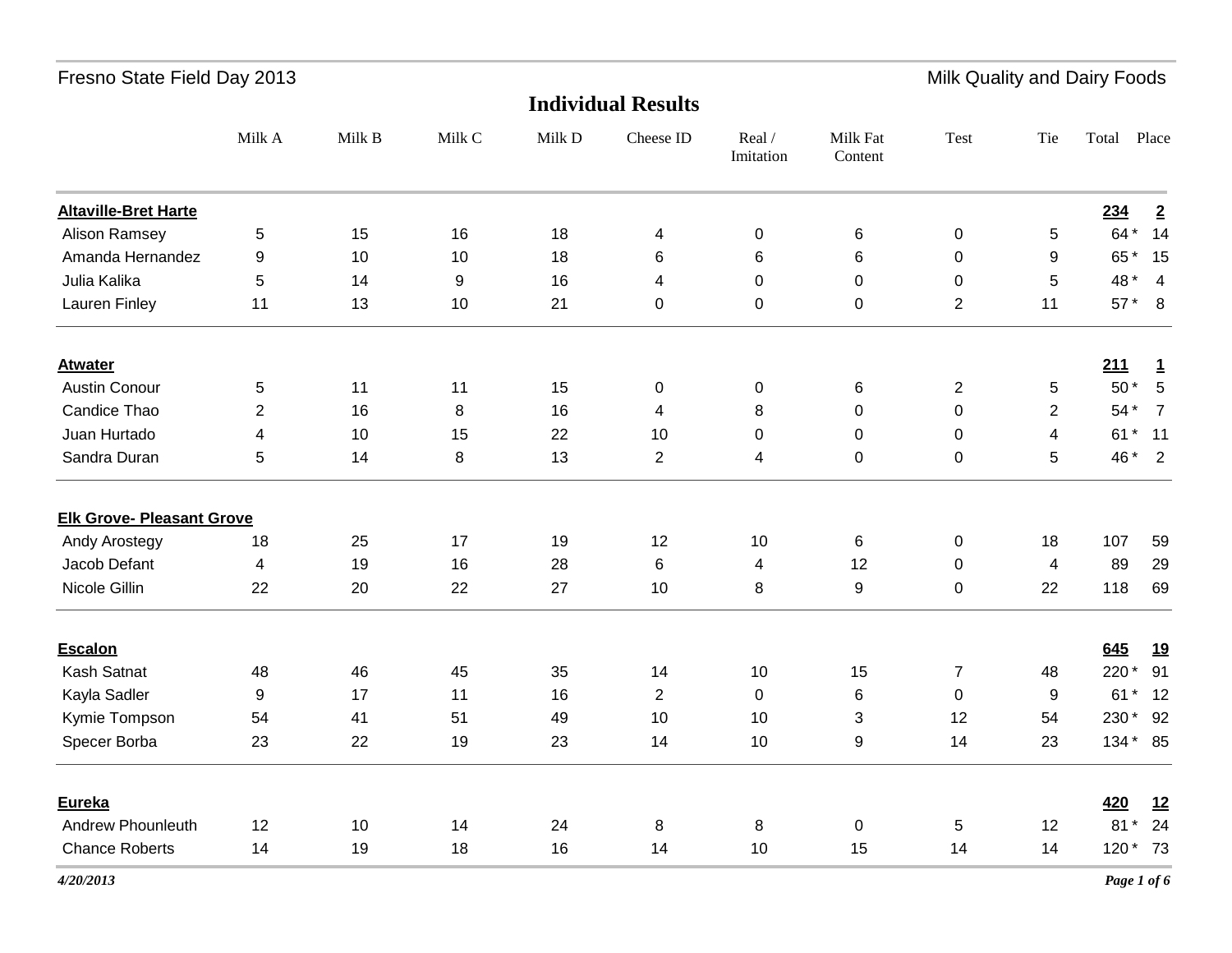| Fresno State Field Day 2013 |  |  |  |
|-----------------------------|--|--|--|
|-----------------------------|--|--|--|

Milk Quality and Dairy Foods

|                            |        |                |                |        | <b>Individual Results</b> |                     |                     |                |     |                |                         |
|----------------------------|--------|----------------|----------------|--------|---------------------------|---------------------|---------------------|----------------|-----|----------------|-------------------------|
|                            | Milk A | Milk B         | Milk C         | Milk D | Cheese ID                 | Real /<br>Imitation | Milk Fat<br>Content | Test           | Tie | Total<br>Place |                         |
| Colin Thompson             | 17     | 25             | 19             | 23     | 12                        | 4                   | $\boldsymbol{9}$    | 12             | 17  | 121 * 74       |                         |
| <b>Hailey Vest</b>         | 23     | 19             | 10             | 23     | $\bf 8$                   | $\overline{2}$      | 6                   | $\overline{7}$ | 23  | 98 * 44        |                         |
| <b>Fortuna</b>             |        |                |                |        |                           |                     |                     |                |     | <u>418</u>     | 11                      |
| <b>Emily Dale</b>          | 13     | 29             | 16             | 15     | 6                         | $\overline{c}$      | 6                   | 11             | 13  | 98 *           | 42                      |
| Maria Amador               | 14     | 11             | 8              | 18     | 4                         | $\mathsf{O}\xspace$ | 6                   | $\overline{7}$ | 14  | 68* 16         |                         |
| Sammy Humphrey             | 13     | 18             | 13             | 26     | 16                        | 12                  | 9                   | 12             | 13  | 119 * 71       |                         |
| <b>Skylar Byrnes</b>       | 23     | 25             | 14             | 17     | 14                        | 14                  | 9                   | 17             | 23  | 133 * 84       |                         |
| <b>Fresno-Central West</b> |        |                |                |        |                           |                     |                     |                |     | 428            | 13                      |
| Chris Burton               | 19     | 18             | 17             | 33     | 10                        | $\pmb{0}$           | 6                   | 8              | 19  | $111*$         | 66                      |
| Dylan Colucci              | 21     | 14             | 15             | 23     | 12                        | 10                  | 3                   | 10             | 21  | 108 * 61       |                         |
| Mackenzie Meek             | 25     | 23             | 18             | 28     | $\,6$                     | 4                   | 9                   | 0              | 25  | 113 * 67       |                         |
| Robinease McKinley         | 17     | 22             | 12             | 22     | 10                        | $\mathbf 0$         | 9                   | 4              | 17  | 96* 41         |                         |
| <b>Hanford</b>             |        |                |                |        |                           |                     |                     |                |     | <b>406</b>     | $\overline{\mathbf{a}}$ |
| <b>Nathaniel Riley</b>     | 18     | 9              | 22             | 25     | $\,6$                     | 4                   | 6                   | $\overline{2}$ | 18  | $92*$          | 35                      |
| Selina Morquecho           | 23     | 25             | 21             | 23     | 16                        | 6                   | 12                  | 6              | 23  | 132 *          | 82                      |
| Sergio Hernandez           | 17     | 22             | 18             | 25     | 4                         | $\overline{2}$      | $\pmb{0}$           | $\mathbf{1}$   | 17  | 89*            | 30                      |
| Vanessa Solis              | 10     | 18             | 18             | 24     | 10                        | 6                   | 3                   | 4              | 10  | 93 * 36        |                         |
| <b>Hilmar</b>              |        |                |                |        |                           |                     |                     |                |     | 256            | $\overline{4}$          |
| Anton Fernandes            | 5      | $\overline{7}$ | 6              | 15     | $\sqrt{2}$                | 0                   | 6                   | $\pmb{0}$      | 5   | $41*$          | $\overline{1}$          |
| Chelby Silveira            | 6      | 14             | 15             | 20     | 6                         | $\overline{2}$      | 6                   | 10             | 6   | 79 * 22        |                         |
| Lance Real                 | 9      | 13             | $\overline{7}$ | 17     | $\overline{2}$            | $\mathbf 0$         | 6                   | 4              | 9   | 58 *           | 9                       |
| <b>Max Morales</b>         | 12     | 16             | 24             | 14     | 4                         | 4                   | 0                   | 4              | 12  | 78 * 21        |                         |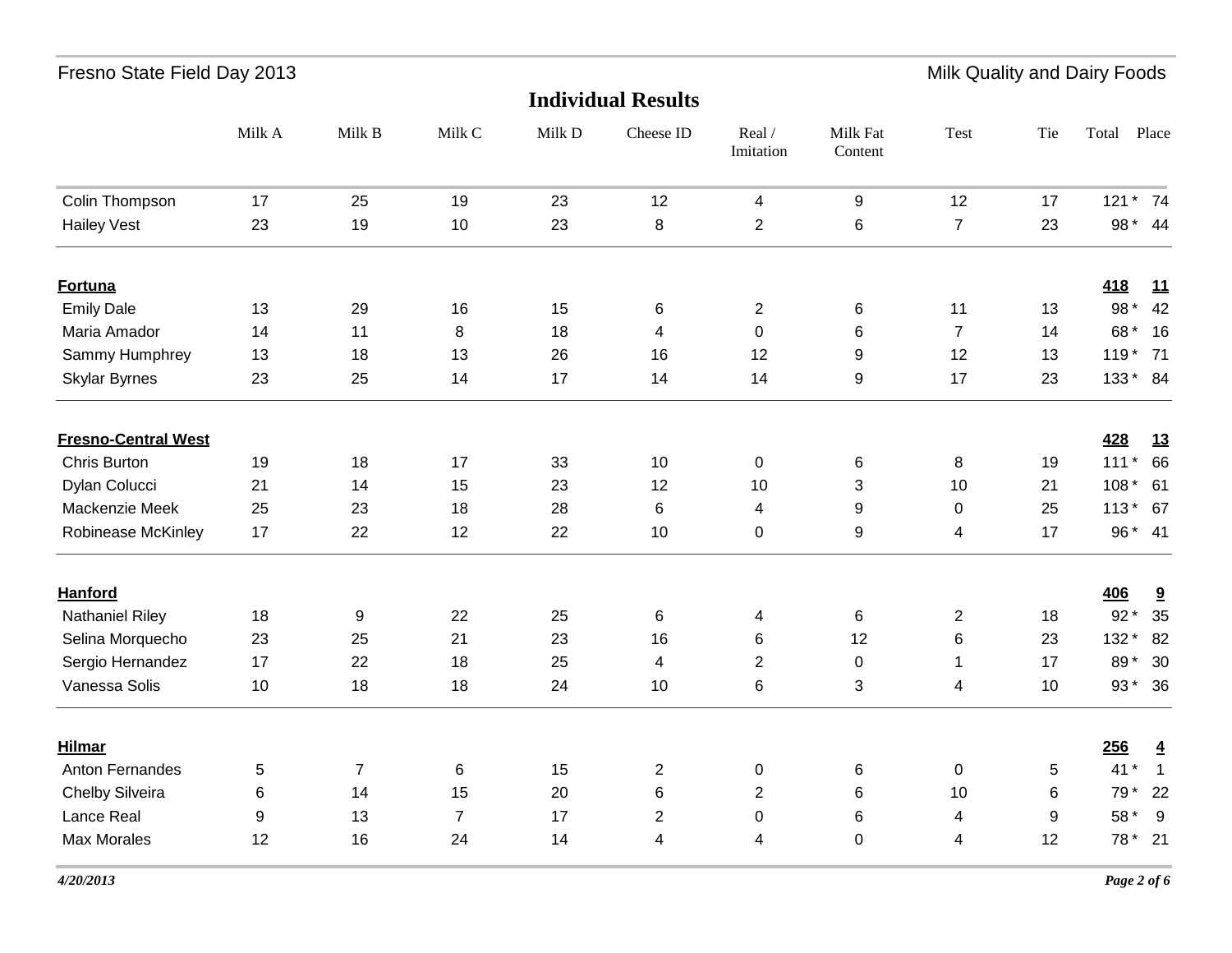|                             |                |        |        |        | <b>Individual Results</b> |                     |                     |                |                |            |           |
|-----------------------------|----------------|--------|--------|--------|---------------------------|---------------------|---------------------|----------------|----------------|------------|-----------|
|                             | Milk A         | Milk B | Milk C | Milk D | Cheese ID                 | Real /<br>Imitation | Milk Fat<br>Content | Test           | Tie            | Total      | Place     |
| <b>Los Banos</b>            |                |        |        |        |                           |                     |                     |                |                |            |           |
| Annabella Delfranco         | 24             | 27     | 21     | 22     | 8                         | 10                  | $\pmb{0}$           | 6              | 24             | 118        | 70        |
| Chloe Delfranco             | 12             | 13     | 18     | 24     | 8                         | 8                   | 0                   | 10             | 12             | 93         | 38        |
| Savannah Delfranco          | 18             | 28     | 14     | 25     | 8                         | $\overline{4}$      | 6                   | 5              | 18             | 108        | 60        |
| Los Banos-Pacheco           |                |        |        |        |                           |                     |                     |                |                | <u>498</u> | <u>16</u> |
| Alexa Pineda                | 21             | 12     | 19     | 18     | $\overline{\mathbf{4}}$   | $\pmb{0}$           | 9                   | 8              | 21             | $91*$      | 32        |
| Brianna Chappelear          | 24             | 23     | 20     | 19     | 12                        | 10                  | 9                   | 9              | 24             | 126 * 77   |           |
| Maci Jurado                 | 41             | 27     | 29     | 26     | 10                        | 10                  | 6                   | 13             | 41             | 162 * 88   |           |
| Sabrina Garbriel            | 26             | 23     | 26     | 20     | 8                         | 6                   | 3                   | $\overline{7}$ | 26             | 119 * 72   |           |
| <b>Madera-Madera South</b>  |                |        |        |        |                           |                     |                     |                |                | 460        | <u>15</u> |
| Angel A Pozos               | 25             | 25     | 23     | 22     | 14                        | 8                   | 9                   | 12             | 25             | $138*$     | 87        |
| <b>Burgundy Banta</b>       | 24             | 42     | 18     | 24     | $\overline{\mathbf{4}}$   | $\mathbf 0$         | 6                   | 9              | 24             | 127 * 78   |           |
| Olegario Romero             | 15             | 11     | 17     | 19     | 8                         | $\overline{2}$      | 6                   | 9              | 15             | 87 * 28    |           |
| Vanessa Maravilla           | 24             | 13     | 20     | 29     | $\bf 8$                   | $\overline{4}$      | 6                   | 4              | 24             | 108 * 62   |           |
| <b>Merced</b>               |                |        |        |        |                           |                     |                     |                |                |            |           |
| Elizabeth Mendoza           | $\mathbf 1$    | 14     | 15     | 16     | 12                        | $\overline{c}$      | 6                   | $\sqrt{3}$     | $\mathbf{1}$   | 69         | 17        |
| <b>Richard Garcia</b>       | $\overline{7}$ | 20     | 14     | 21     | 12                        | $\overline{4}$      | 9                   | 3              | $\overline{7}$ | 90         | 31        |
| Sarah Ford                  | $\overline{7}$ | 25     | 14     | 27     | $\, 8$                    | 0                   | 15                  | 10             | $\overline{7}$ | 106        | 58        |
| <b>Merced-Golden Valley</b> |                |        |        |        |                           |                     |                     |                |                | 447        | <u>14</u> |
| Audrianna Farmer            | 19             | 17     | 11     | 33     | 8                         | $\pmb{0}$           | 12                  | 9              | 19             | $109*$     | 63        |
| Dean Mackena                | 21             | 28     | 21     | 21     | $\overline{2}$            | $\pmb{0}$           | 6                   | 3              | 21             | $102 * 49$ |           |
|                             |                |        |        |        |                           |                     |                     |                |                |            |           |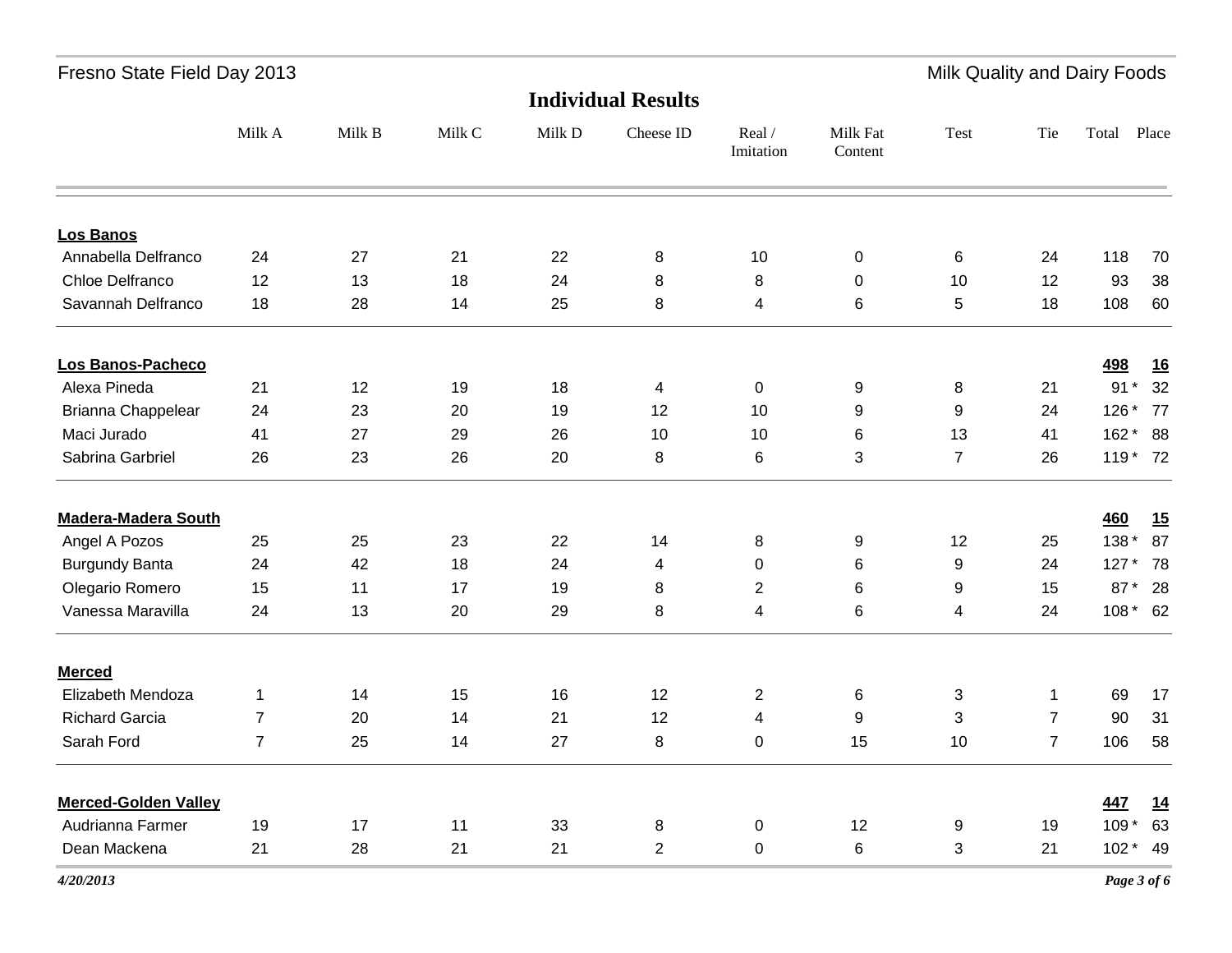| Fresno State Field Day 2013 |  |  |
|-----------------------------|--|--|
|-----------------------------|--|--|

Milk Quality and Dairy Foods

|                               |        |        |        |        | <b>Individual Results</b> |                         |                     |              |                  |          |                 |
|-------------------------------|--------|--------|--------|--------|---------------------------|-------------------------|---------------------|--------------|------------------|----------|-----------------|
|                               | Milk A | Milk B | Milk C | Milk D | Cheese ID                 | Real /<br>Imitation     | Milk Fat<br>Content | Test         | Tie              | Total    | Place           |
| George Morales                | 12     | 19     | 20     | 24     | 12                        | $\overline{\mathbf{4}}$ | 9                   | $\mathbf{3}$ | 12               | $103*53$ |                 |
| Lawrence Casso                | 17     | 22     | 25     | 27     | 12                        | 10                      | $\boldsymbol{9}$    | 11           | 17               | 133 * 83 |                 |
| <b>Modesto-Grace M. Davis</b> |        |        |        |        |                           |                         |                     |              |                  | 407      | 10              |
| <b>Brandon Myers</b>          | 17     | 12     | 11     | 28     | 10                        | 6                       | 6                   | 11           | 17               | $101*$   | 47              |
| <b>Brittany Bess</b>          | 12     | 9      | 13     | 30     | 8                         | $\overline{2}$          | 12                  | 6            | 12               | $92*$    | 33              |
| Christopher Calibro           | 11     | 19     | 17     | 18     | 10                        | 10                      | 12                  | 14           | 11               | 111 * 65 |                 |
| Jessica Jenkins               | 9      | 17     | 22     | 30     | $\,6$                     | 0                       | 6                   | 13           | $\boldsymbol{9}$ | $103*50$ |                 |
| <b>Modesto-Gregori FFA</b>    |        |        |        |        |                           |                         |                     |              |                  | 400      | $\mathbf{Z}$    |
| Allie Wyeth                   | 21     | 23     | 12     | 24     | $\,6$                     | 8                       | 9                   | 11           | 21               | $114*$   | 68              |
| Jane Egami                    | 14     | 17     | 14     | 19     | 12                        | 4                       | 6                   | 12           | 14               | 98 *     | 43              |
| Joseph Alvarez                | 18     | 15     | 16     | 16     | $\overline{2}$            | 0                       | $6\phantom{1}6$     | 10           | 18               | 83*      | 27              |
| Marisa Hipkins                | 18     | 16     | 16     | 27     | 12                        | $\overline{2}$          | $\,6$               | 8            | 18               | 105 * 57 |                 |
| <b>Nipomo</b>                 |        |        |        |        |                           |                         |                     |              |                  | 253      | $\overline{3}$  |
| Alena Souza                   | 5      | 12     | 16     | 25     | $\,6$                     | 0                       | $6\phantom{1}6$     | $\pmb{0}$    | 5                | $70*$    | 19              |
| Diana Krichevsky              | 5      | 15     | 9      | 21     | $\overline{2}$            | 0                       | $\mathbf 0$         | $\mathbf 0$  | 5                | $52*$    | $6\overline{6}$ |
| Kasey Lorance                 | 10     | 13     | 10     | 16     | 4                         | 0                       | 6                   | 0            | 10               | 59 * 10  |                 |
| Sarah Foster                  | 5      | 12     | 13     | 16     | 10                        | 4                       | 6                   | 6            | 5                |          | 72 * 20         |
| <b>Patterson</b>              |        |        |        |        |                           |                         |                     |              |                  |          |                 |
| Cassidy Vento                 | 51     | 39     | 49     | 60     | 16                        | 10                      | 15                  | 13           | 51               | 253      | 94              |
| Kierstan Rhodes               | 12     | 12     | 12     | 21     | 4                         | $\overline{2}$          | 6                   | $\mathbf 0$  | 12               | 69       | 18              |
| Luis Lopez                    | 24     | 19     | 24     | 23     | $\,6$                     | 0                       | $\mathbf 0$         | 13           | 24               | 109      | 64              |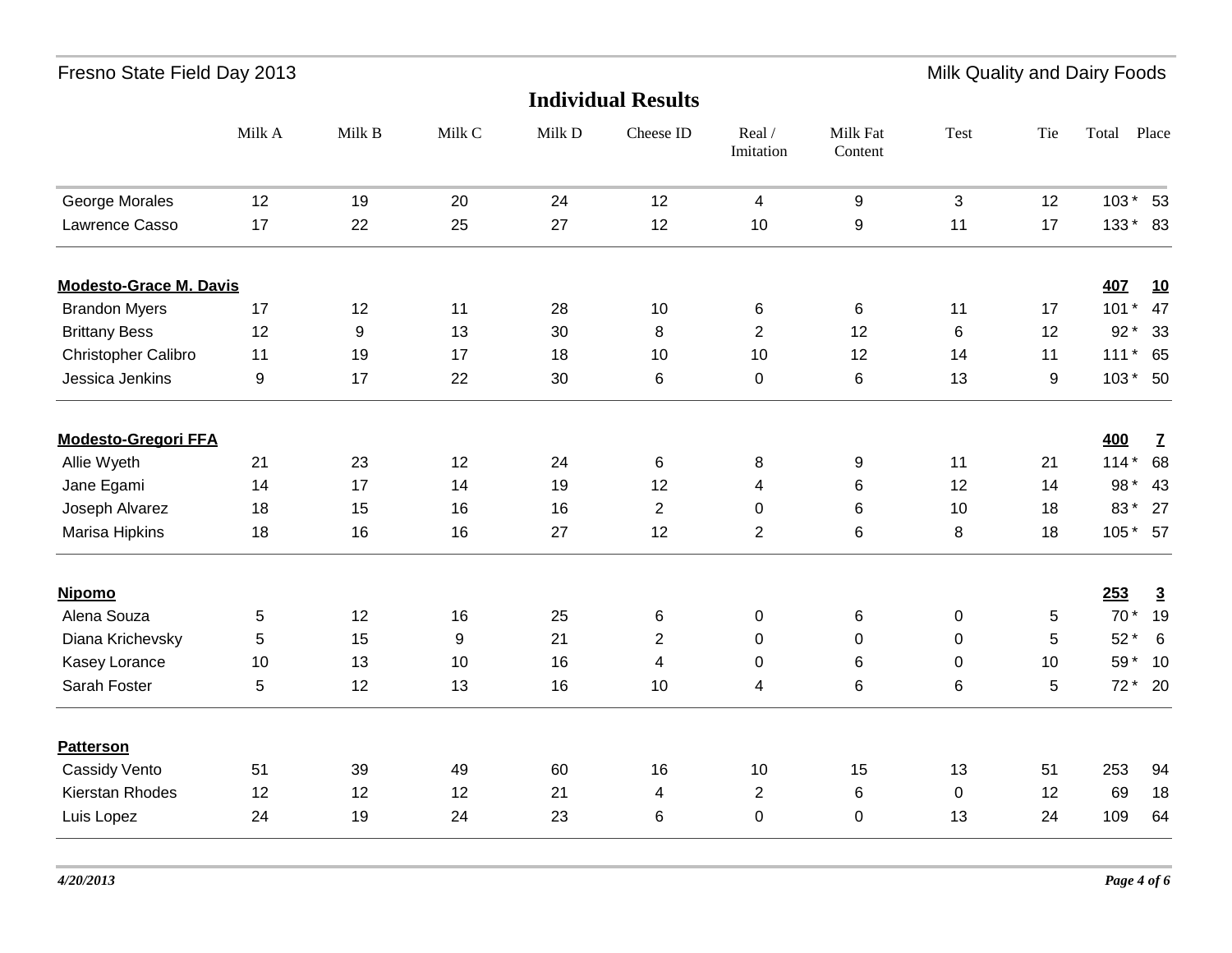|                            | <b>Individual Results</b> |                  |                  |        |                         |                     |                     |                  |     |                |                         |  |
|----------------------------|---------------------------|------------------|------------------|--------|-------------------------|---------------------|---------------------|------------------|-----|----------------|-------------------------|--|
|                            | Milk A                    | Milk B           | Milk C           | Milk D | Cheese ID               | Real /<br>Imitation | Milk Fat<br>Content | Test             | Tie | Total          | Place                   |  |
| Porterville-Monache        |                           |                  |                  |        |                         |                     |                     |                  |     |                |                         |  |
| Mireya Real                | 17                        | 15               | 14               | 50     | 10                      | 6                   | $\,6$               | 10               | 17  | 128            | 79                      |  |
| Pedro Martinez             | 19                        | $\boldsymbol{9}$ | $\boldsymbol{9}$ | 21     | 10                      | 0                   | 9                   | $\mathbf{2}$     | 19  | 79             | 23                      |  |
| Valerya Baca               | 10                        | 18               | 21               | 23     | 12                      | 10                  | $\,6$               | 4                | 10  | 104            | 55                      |  |
| <b>Santa Maria</b>         |                           |                  |                  |        |                         |                     |                     |                  |     | 343            | $6 \overline{6}$        |  |
| Alondra Novoa              | 5                         | 13               | 16               | 18     | 8                       | 0                   | $\pmb{0}$           | $\sqrt{3}$       | 5   | 63*            | 13                      |  |
| Daisy Bernal               | 10                        | 21               | 9                | 28     | 8                       | 6                   | 6                   | $\sqrt{5}$       | 10  | 93 *           | 37                      |  |
| Denisse Martinez           | 11                        | 21               | 15               | 20     | 12                      | 6                   | 9                   | $\mathbf{1}$     | 11  | $95*$          | 39                      |  |
| Santos Garcia              | 13                        | 20               | 14               | 20     | 10                      | 6                   | 9                   | $\pmb{0}$        | 13  | $92*$          | - 34                    |  |
| <b>Tulare</b>              |                           |                  |                  |        |                         |                     |                     |                  |     | 311            | $\overline{5}$          |  |
| Alexis Guizar              | 16                        | 13               | 13               | 24     | 6                       | $\overline{c}$      | $\,6$               | $\boldsymbol{2}$ | 16  | 82 *           | 25                      |  |
| <b>Courtney Faria</b>      | 9                         | 22               | 18               | 29     | $\overline{\mathbf{4}}$ | $\overline{2}$      | 9                   | 6                | 9   | 99*            | 45                      |  |
| Craig Faria                | 9                         | 17               | 12               | 23     | 12                      | $\overline{2}$      | 6                   | $\overline{2}$   | 9   | 83*            | - 26                    |  |
| <b>Madison Dominguez</b>   | 5                         | 12               | 11               | 17     | $\overline{2}$          | 0                   | $\pmb{0}$           | $\pmb{0}$        | 5   | 47*            | $\overline{\mathbf{3}}$ |  |
| <b>Turlock</b>             |                           |                  |                  |        |                         |                     |                     |                  |     | 402            | $\underline{8}$         |  |
| Amelia Johns               | 25                        | 19               | 13               | 17     | 12                      | 4                   | 9                   | 2                | 25  | 101<br>$\star$ | 48                      |  |
| Gabbie Borges              | 16                        | 14               | 15               | 30     | 12                      | 0                   | 9                   | 5                | 16  | 101<br>$\star$ | 46                      |  |
| Lindsey Holguin            | 15                        | 17               | 14               | 26     | 10                      | $\overline{2}$      | 12                  | 8                | 15  | $104*$         | 56                      |  |
| Rachel Coelho              | 13                        | 18               | 10               | 18     | 10                      | 6                   | 12                  | 9                | 13  |                | 96 * 40                 |  |
| <b>Visalia-EL Diamante</b> |                           |                  |                  |        |                         |                     |                     |                  |     | 568            | <u>17</u>               |  |
| Elizabeth Verburg          | 18                        | 23               | 22               | 19     | 12                      | 10                  | 6                   | 18               | 18  | 128 *          | 80                      |  |
| Kayci Mayhall              | 39                        | 36               | 27               | 30     | 16                      | 6                   | 6                   | 11               | 39  | $171*$         | 90                      |  |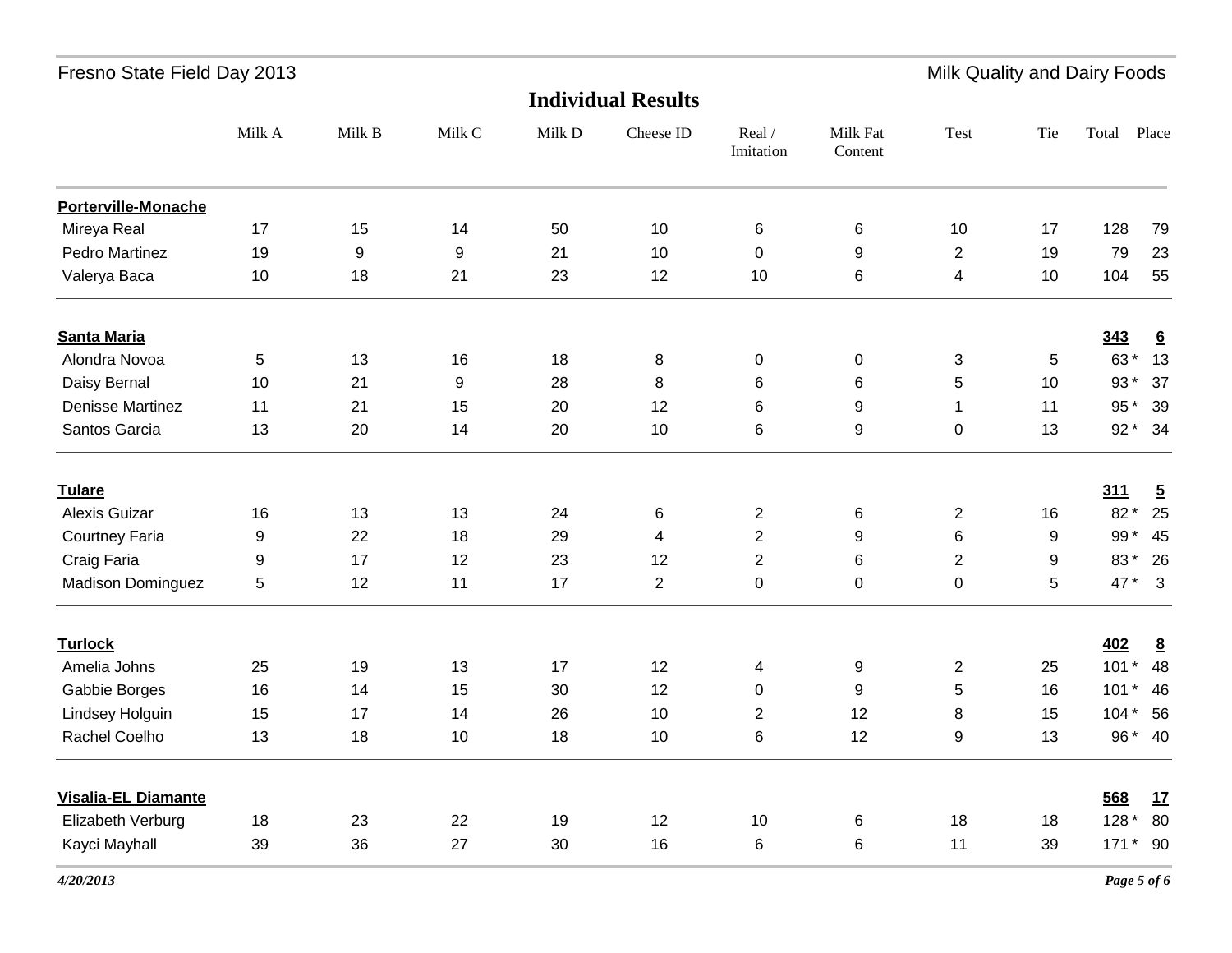|                            |        |        |        |        | <b>Individual Results</b> |                     |                     |                |     |            |           |
|----------------------------|--------|--------|--------|--------|---------------------------|---------------------|---------------------|----------------|-----|------------|-----------|
|                            | Milk A | Milk B | Milk C | Milk D | Cheese ID                 | Real /<br>Imitation | Milk Fat<br>Content | Test           | Tie | Total      | Place     |
| Kierra Breland             | 31     | 32     | 28     | 27     | 12                        | 10                  | 9                   | 17             | 31  | 166 *      | 89        |
| Nadia Fahoum               | 11     | 17     | 20     | 25     | 4                         | $\overline{2}$      | 9                   | 15             | 11  | $103 * 51$ |           |
| <b>Visalia-Golden West</b> |        |        |        |        |                           |                     |                     |                |     |            |           |
| Hattie Jameson             | 13     | 24     | 17     | 21     | 8                         | 8                   | 6                   | 6              | 13  | 103        | 54        |
| Janet Rodriquez            | 11     | 18     | 14     | 19     | 10                        | 12                  | 12                  | $\overline{7}$ | 11  | 103        | 52        |
| Sonya Encinas              | 24     | 26     | 15     | 22     | 10                        | 8                   | 15                  | 11             | 24  | 131        | 81        |
| <b>Woodlake</b>            |        |        |        |        |                           |                     |                     |                |     | 628        | <u>18</u> |
| <b>Erik Morales</b>        | 12     | 20     | 20     | 22     | 14                        | 14                  | 12                  | 12             | 12  | $126*$     | 76        |
| Hannah Wood                | 16     | 17     | 20     | 21     | 14                        | 10                  | 9                   | 15             | 16  | $122*$     | 75        |
| Jose Mejia                 | 51     | 37     | 35     | 60     | 16                        | 20                  | 6                   | 19             | 51  | 244 *      | 93        |
| Kimberly Teran             | 12     | 23     | 25     | 25     | 12                        | 12                  | 9                   | 18             | 12  | 136 * 86   |           |

Ties Broken by Milk Scores. Top four scores used to calculate team score. The score is a second to compute team score is a second of the scores used to compute team score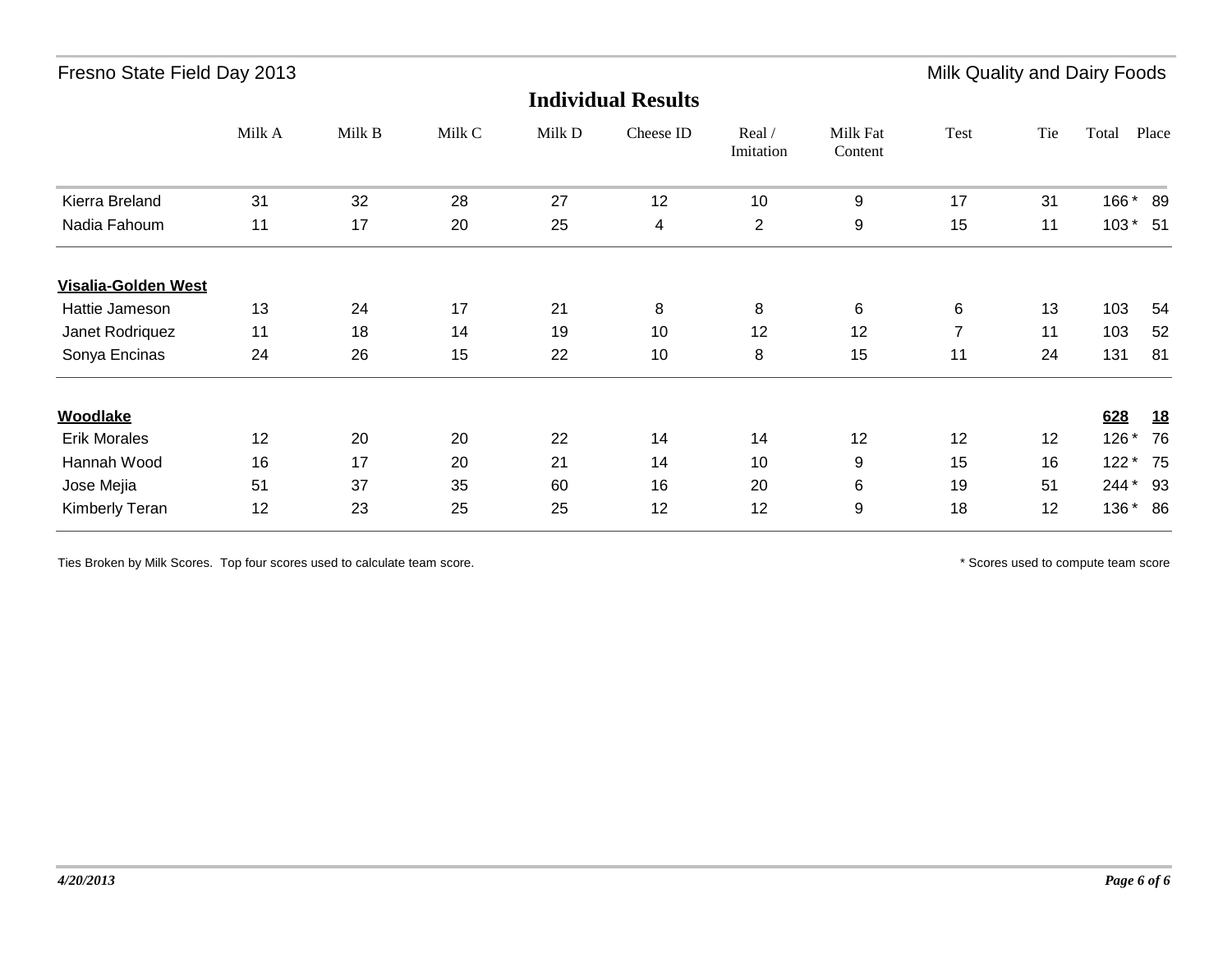## Fresno State Field Day 2013 **Milk Quality and Dairy Foods** Fresno State Field Dairy Foods

|                      | <b>Team Results</b> |        |        |        |           |                     |                     |                |     |             |                |  |  |
|----------------------|---------------------|--------|--------|--------|-----------|---------------------|---------------------|----------------|-----|-------------|----------------|--|--|
|                      | Milk A              | Milk B | Milk C | Milk D | Cheese ID | Real /<br>Imitation | Milk Fat<br>Content | Test           | Tie | Total Place |                |  |  |
| Altaville-Bret Harte | 30                  | 52     | 45     | 73     | 14        | $\,6$               | 12                  | $\overline{c}$ | 30  | 234         | $\overline{2}$ |  |  |
| Atwater              | 16                  | 51     | 42     | 66     | 16        | 12                  | 6                   | $\overline{2}$ | 16  | 211         | $\mathbf 1$    |  |  |
| Escalon              | 134                 | 126    | 126    | 123    | 40        | 30                  | 33                  | 33             | 134 | 645         | 19             |  |  |
| Eureka               | 66                  | 73     | 61     | 86     | 42        | 24                  | 30                  | 38             | 66  | 420         | 12             |  |  |
| Fortuna              | 63                  | 83     | 51     | 76     | 40        | 28                  | 30                  | 47             | 63  | 418         | 11             |  |  |
| Fresno-Central Wes   | 82                  | 77     | 62     | 106    | 38        | 14                  | 27                  | 22             | 82  | 428         | 13             |  |  |
| Hanford              | 68                  | 74     | 79     | 97     | 36        | 18                  | 21                  | 13             | 68  | 406         | 9              |  |  |
| Hilmar               | 32                  | 50     | 52     | 66     | 14        | $\,6$               | 18                  | 18             | 32  | 256         | 4              |  |  |
| Los Banos-Pacheco    | 112                 | 85     | 94     | 83     | 34        | 26                  | 27                  | 37             | 112 | 498         | 16             |  |  |
| Madera-Madera So     | 88                  | 91     | 78     | 94     | 34        | 14                  | 27                  | 34             | 88  | 460         | 15             |  |  |
| Merced-Golden Vall   | 69                  | 86     | 77     | 105    | 34        | 14                  | 36                  | 26             | 69  | 447         | 14             |  |  |
| Modesto-Grace M.     | 49                  | 57     | 63     | 106    | 34        | 18                  | 36                  | 44             | 49  | 407         | 10             |  |  |
| Modesto-Gregori FF   | 71                  | 71     | 58     | 86     | 32        | 14                  | 27                  | 41             | 71  | 400         | 7              |  |  |
| Nipomo               | 25                  | 52     | 48     | 78     | 22        | $\overline{4}$      | 18                  | 6              | 25  | 253         | 3              |  |  |
| Santa Maria          | 39                  | 75     | 54     | 86     | 38        | 18                  | 24                  | 9              | 39  | 343         | $\,6$          |  |  |
| Tulare               | 39                  | 64     | 54     | 93     | 24        | $\,6$               | 21                  | 10             | 39  | 311         | 5              |  |  |
| Turlock              | 69                  | 68     | 52     | 91     | 44        | 12                  | 42                  | 24             | 69  | 402         | 8              |  |  |
| Visalia-EL Diamante  | 99                  | 108    | 97     | 101    | 44        | 28                  | 30                  | 61             | 99  | 568         | 17             |  |  |
| Woodlake             | 91                  | 97     | 100    | 128    | 56        | 56                  | 36                  | 64             | 91  | 628         | 18             |  |  |